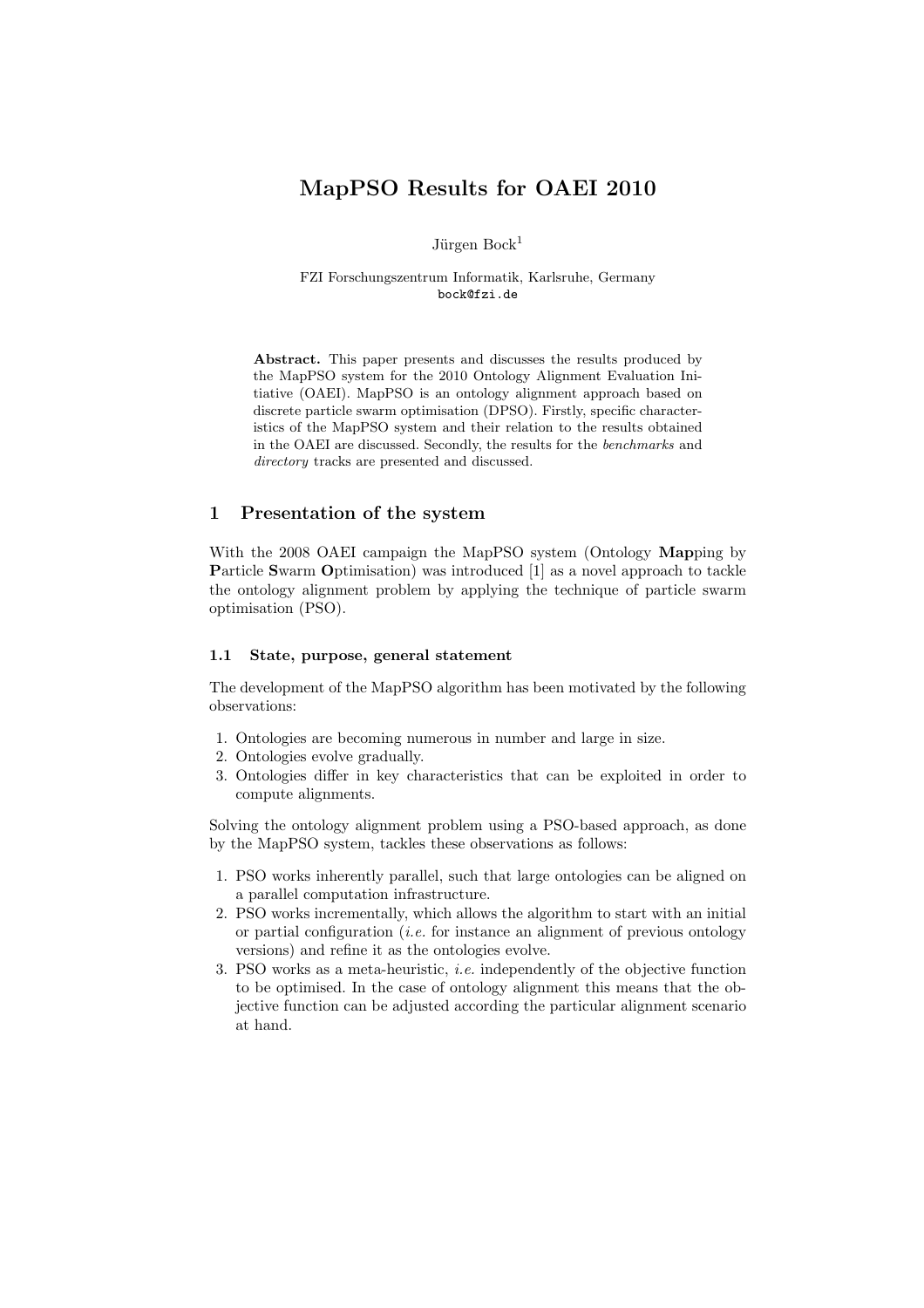The idea of the MapPSO approach is to provide an algorithm that fulfils the aforementioned characteristics. Particularly the focus is not to provide a universal library of similarity measures (base matchers) to form that specific objective function to be optimised, but rather to provide a scalable mechanism that can used with various objective functions depending on the alignment scenario at hand.

MapPSO is still in the status of a research prototype, where recent work has been done exploiting the parallel nature of the algorithm in a cloud-based infrastructure [2].

#### 1.2 Specific techniques used

MapPSO treats the ontology alignment problem as an optimisation problem and solves it by applying a discrete particle swarm optimisation (DPSO) algorithm [3]. To this end, each particle in the swarm represents a valid candidate alignment, which is updated in an iterative fashion. In each iteration, knowing about the particle representing the best alignment in the swarm, other particles adjust their alignments, influenced by this best particle. A random component when adjusting an alignment makes sure that the swarm does not converge to a local optimum.

In MapPSO the quality of an alignment is determined by the average of the qualities of its correspondences, as well as by the number of correspondences in the alignment<sup>1</sup>. Each correspondence is evaluated by a number of base matchers, whose evaluation values are aggregated by a specified aggregator. Base matchers and aggregator can be selected via the params.xml configuration file. This mechanism makes MapPSO highly adjustable, since different alignment scenarios will most likely require different base matchers in order to determine similarity between entities. By following the instructions in the MapPSO documentation<sup>2</sup> one can easily develop base matchers and aggregators tailored to a particular alignment scenario at hand.

#### 1.3 Adaptations made for the evaluation

Some OAEI tracks do not evaluate correspondences of all entity types. For instance in the benchmarks track, no instance correspondences are part of the reference alignments, while in the *instance matching* track only instance correspondences are part of the reference alignments. For this reason, an additional parameter was introduced for the MapPSO command-line interface that allows

<sup>1</sup> Apart from striving for correct correspondences, it is necessary to identify the correct number of correspondences, which is done in MapPSO by preferring larger alignments to smaller ones.

<sup>2</sup> http://sourceforge.net/apps/mediawiki/mappso/index.php?title=Guide\_for\_ implementing\_base\_matchers and http://sourceforge.net/apps/mediawiki/ mappso/index.php?title=Guide\_for\_implementing\_aggregation\_functions respectively.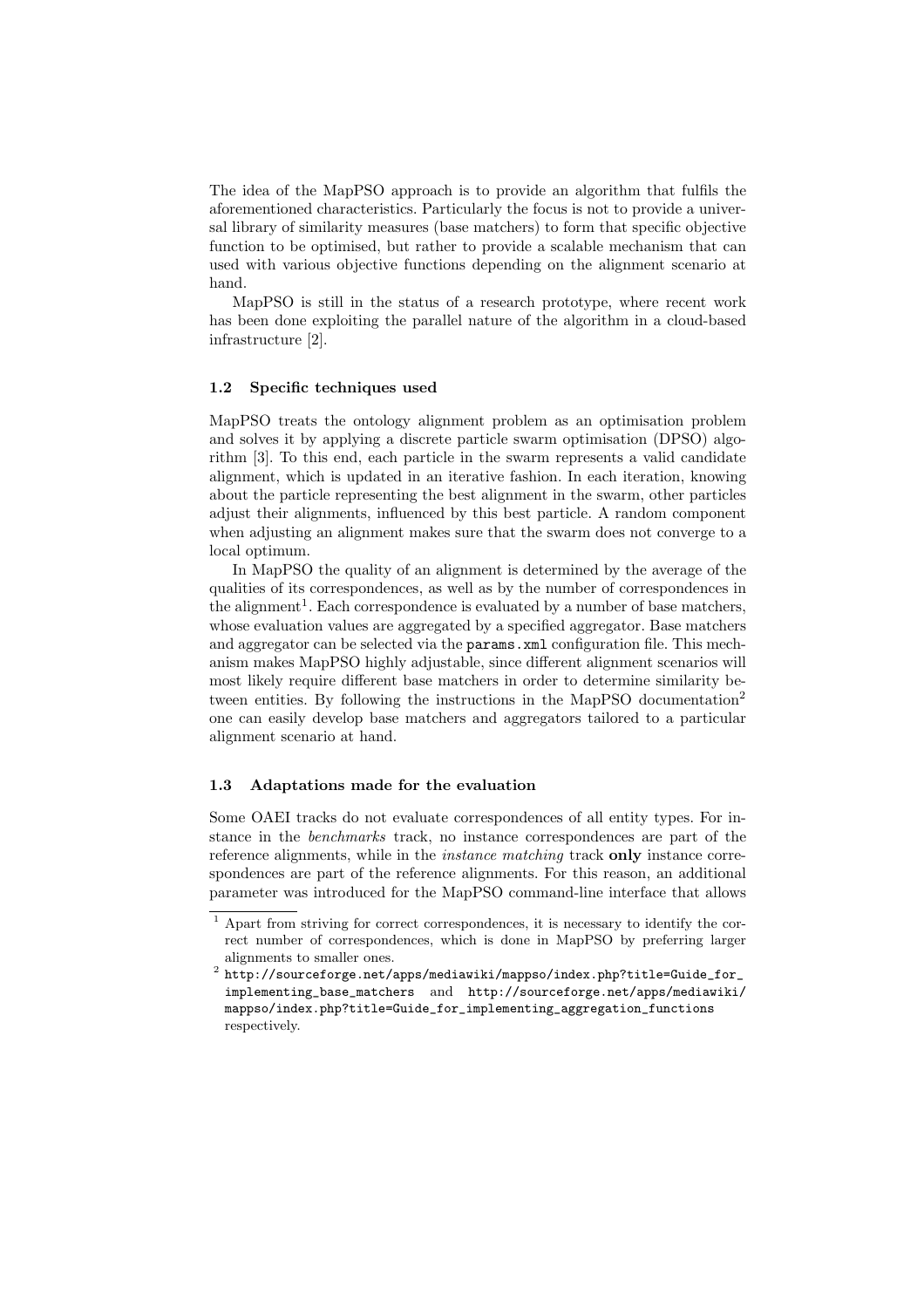the user to specify which correspondence types are to be included in the produced alignment.

#### 1.4 Link to the system and parameters file

The release of MapPSO (MapPSO.jar) and the parameter file params.xml used for OAEI 2010 are located in MapPSO.zip at http://sourceforge.net/projects/ mappso/files/ in the folder oaei2010.

#### 1.5 Link to the set of provided alignments (in align format)

The alignments of the OAEI 2010 as provided by MapPSO are located in the file alignments.zip at https://sourceforge.net/projects/mappso/files/ in the folder oaei2010.

# 2 Results

The *benchmarks* track was via the (preliminary) SEALS platform<sup>3</sup>. To this end MapPSO has been provided as a web service<sup>4</sup> For the *directory* track, results were computed offline and sent to the track organiser.

# 2.1 benchmark

As from last year's participation it became apparent that MapPSO performs better with respect to relaxed precision and recall measures than with respect to classical measures [4, 5]. For this reason, the symmetric precision and recall measures were computed<sup>5</sup> in addition to the classical measures as provided by the SEALS platform. Figures 1 and 2 illustrate classical and symmetric precision, and classical and symmetric recall respectively. It shall be noted that MapPSO is a non-deterministic method and therefore on a set of independent runs the quality of the results and the number of mappings in the alignments will be subject to slight fluctuations. The plots in Figures 1 and 2 were generated in a different run, than in the results obtained using the SEALS platform, thus results might not match completely.

The reason for MapPSO performing significantly better in terms of symmetric precision and recall is due to the fact that the algorithm keeps good correspondences not allowing them to be discarded in a later iteration. This, however, prevents entities participating in such good correspondences to participate in an even better correspondence in a later iteration. In case this better correspondence would be the correct one with respect to the reference alignment, the good one found is counted as wrong with respect to classical evaluation metrics, while its closeness is respected in the relaxed metrics.

 $3$  http://seals.inrialpes.fr/platform/

<sup>4</sup> Web service end point: http://krake16.perimeter.fzi.de:8080/MapPSOWS

<sup>5</sup> Relaxed precision and recall measures were computed using the methods provided by the Alignment API.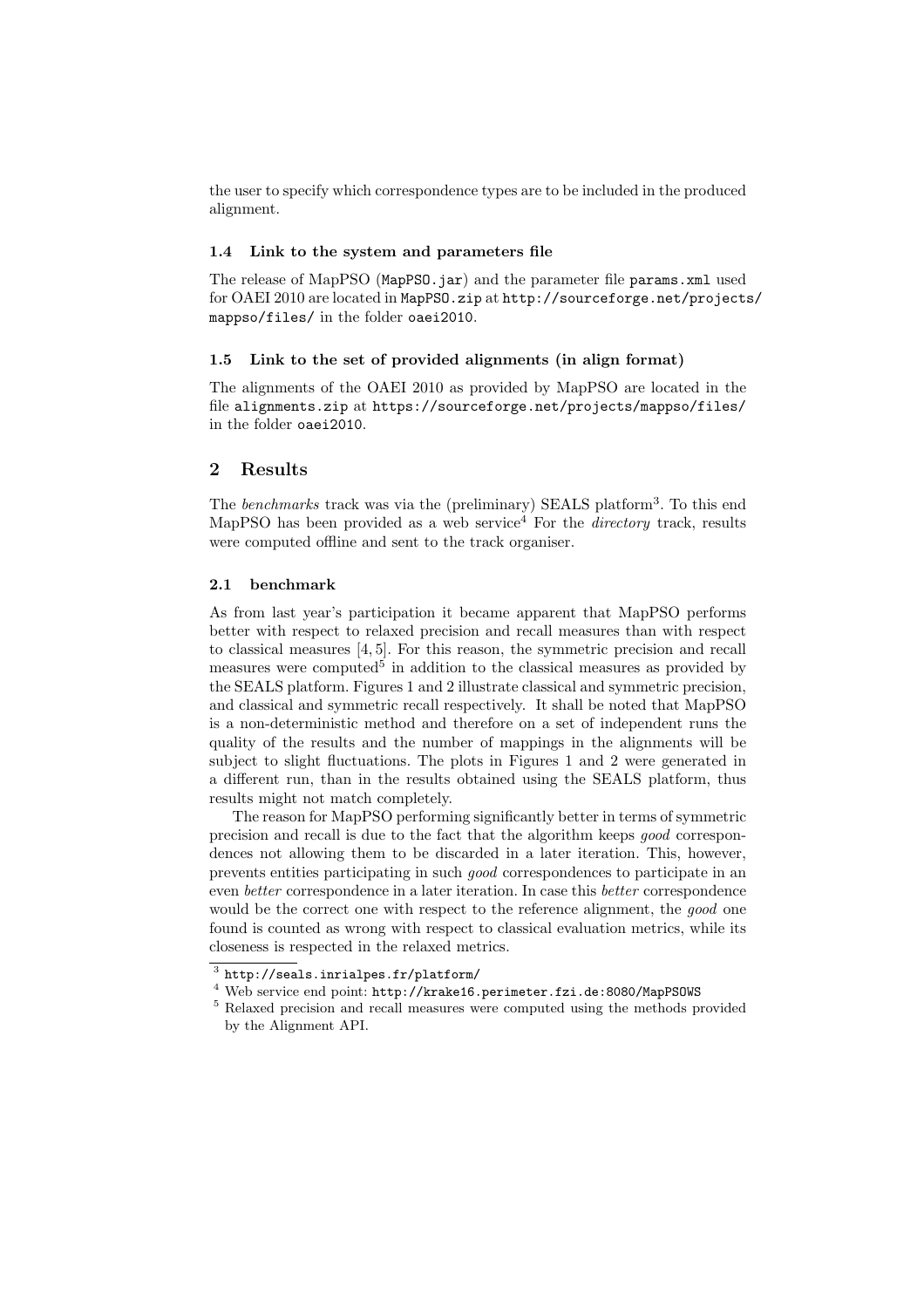

Fig. 1. Classical vs. Symmetric Precision from OAEI 2010.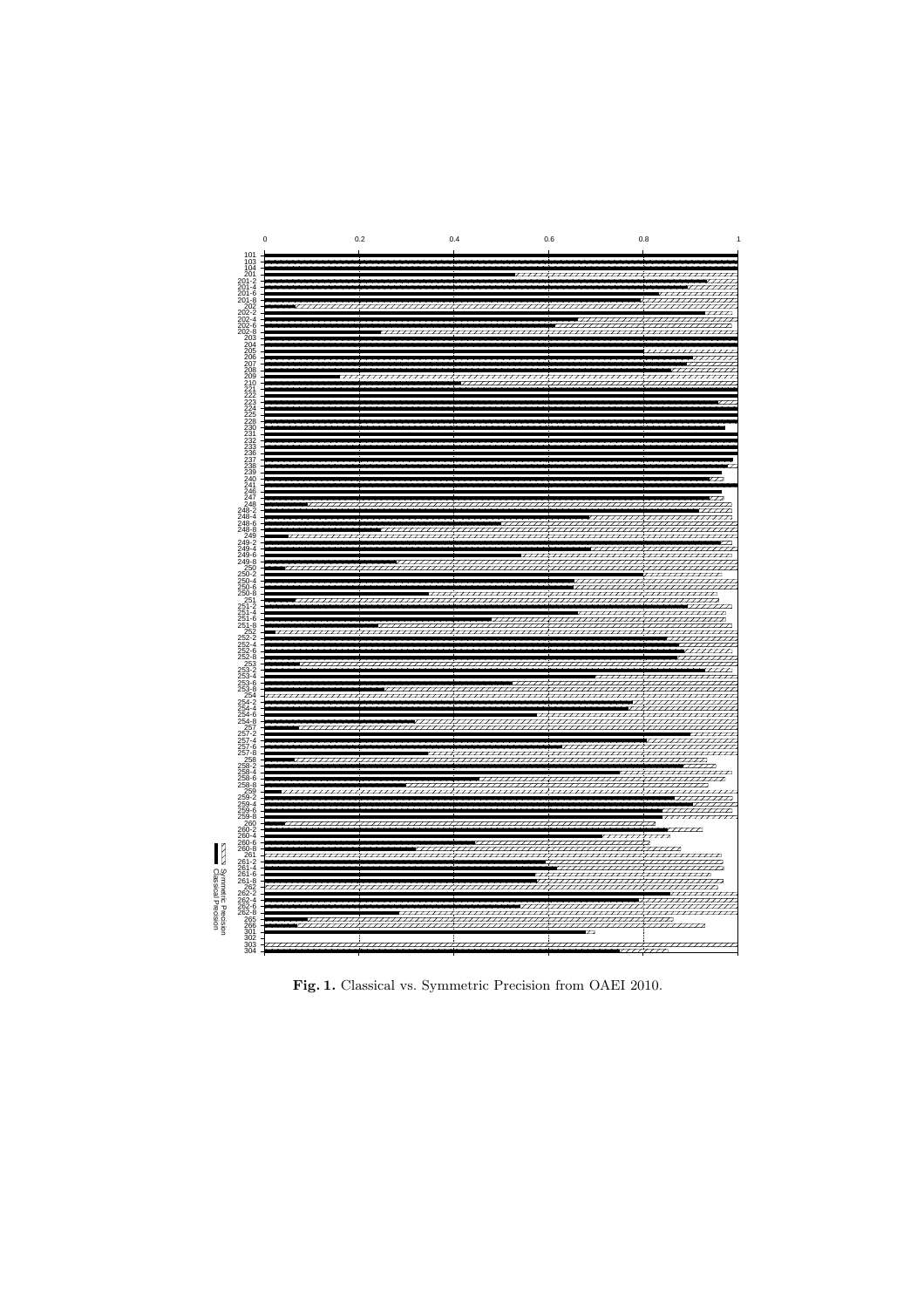

Fig. 2. Classical vs. Symmetric Recall from OAEI 2010.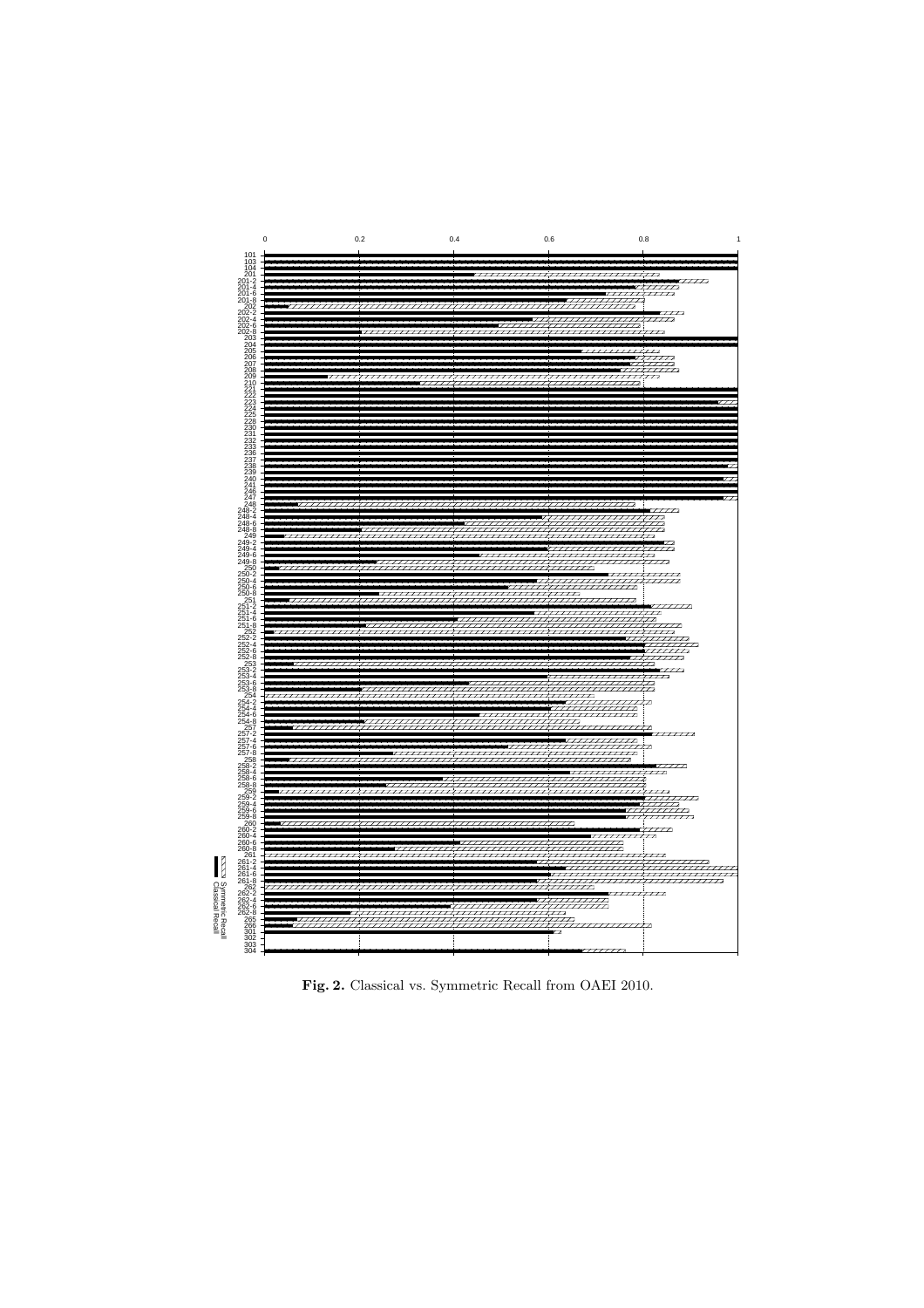#### 2.2 directory

In the directory track the same set of parameters was used as in the other tracks, which includes the same set of base matchers. Due to the nature of the datasets in this track, several base matchers were not applicable or might even have contributed in a counterproductive way. For instance in the singletask subtrack, meaningless IDs were used as URI fragments, which could lead to a high similarity of those entities with a similar ID with respect to a particular base matcher. Since this information is known before running the matcher, deactivating this base matcher might have lead to better results. Additionally, MapPSO does not filter final results according to the confidence values gained. Thus, in its current implementation, many bad correspondences are left in the final alignment, reducing precision.

# 3 General comments

In the following some general statements about the OAEI procedure, modalities, and results obtained are given.

#### 3.1 Comments on the results

Compared to the results of the 2009 benchmarks track, a slight decrease in the symmetric precision and recall measures can be observed. This is due to the fact that this year, MapPSO has been configured with a stronger focus on finding the correct size of an alignment. The configuration used in 2009 was rather tailored to the benchmarks track where the alignment is known to contain all entities. Disregarding this assumption causes the symmetric recall measure to drop, but makes the system more suitable for real-world use cases.

#### 3.2 Discussions on the way to improve the proposed system

MapPSO is currently being worked on in order to incorporate a guided search component for two reasons. Firstly, it is expected to increase convergence speed, and secondly it is expected to improve classical precision and recall due to the reasons explained in Sect. 2.1.

#### 3.3 Comments on the OAEI 2010 procedure

The OAEI modalities require participating systems to use the same parameter configuration for each track and each test case. According to assumption 3 stated in Sect. 1.1 different alignment scenarios will most likely require different means of determining a good alignment. Assuming that an alignment tool will not used in an out-of-the-box configuration in any real-world alignment task, makes this requirement of a single (and thus compromised) parameter configuration rather artificial.